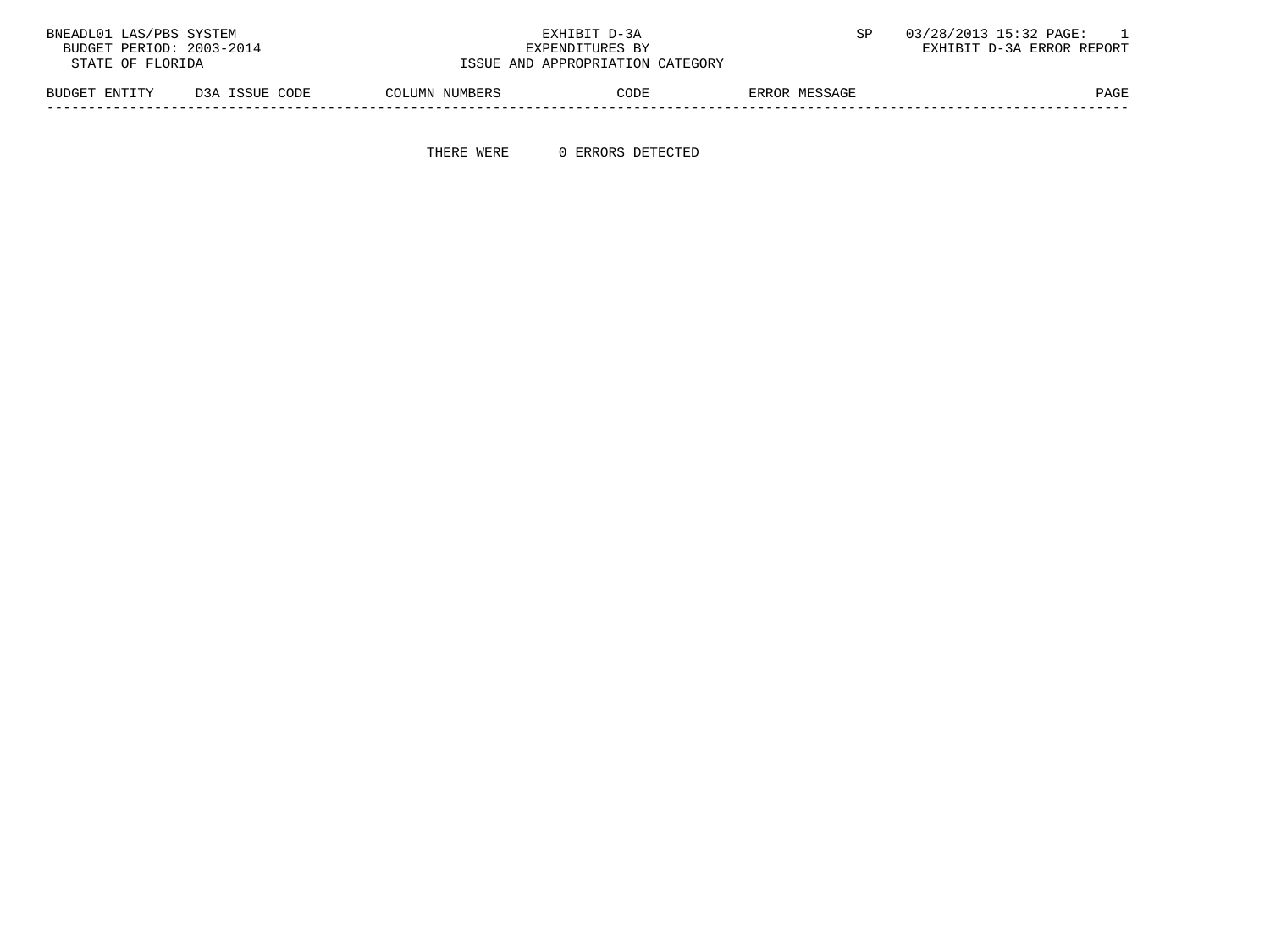| BNEADL01 LAS/PBS SYSTEM<br>BUDGET PERIOD: 2003-2014<br>STATE OF FLORIDA                                                                                                                                                                                                                                          |     | EXHIBIT D-3A                                                | SP 03/28/2013 15:32 PAGE: 1<br>EXPENDITURES BY EXHIBIT D-3A<br>ISSUE AND APPROPRIATION CATEGORY STAND AND APPROPRIATION CATEGORY |                                           |                                                                                                   |
|------------------------------------------------------------------------------------------------------------------------------------------------------------------------------------------------------------------------------------------------------------------------------------------------------------------|-----|-------------------------------------------------------------|----------------------------------------------------------------------------------------------------------------------------------|-------------------------------------------|---------------------------------------------------------------------------------------------------|
|                                                                                                                                                                                                                                                                                                                  |     | COL A12 COL A14 COL A15 COL A16 COL A14-A12                 |                                                                                                                                  | AGY AMD REO<br>FY 2013-14<br>OVER (UNDER) |                                                                                                   |
|                                                                                                                                                                                                                                                                                                                  |     | AGY FIN REQ AGY AMD REQ AGY AMD N/R AGY AMD ANZ AGY FIN REQ |                                                                                                                                  |                                           |                                                                                                   |
|                                                                                                                                                                                                                                                                                                                  |     | FY 2013-14 FY 2013-14 FY 2013-14 FY 2013-14 FY 2013-14      |                                                                                                                                  |                                           |                                                                                                   |
|                                                                                                                                                                                                                                                                                                                  | POS | AMOUNT POS AMOUNT POS AMOUNT POS                            |                                                                                                                                  | AMOUNT POS AMOUNT CODES                   |                                                                                                   |
| LEGAL AFFAIRS/ATTY GENERAL<br>PGM: OFF/ATTORNEY GENERAL<br>CRIMINAL/CIVIL LITIGATION<br>PUBLIC PROTECTION<br>LEGAL REPRESENTATION<br>PROGRAM OR SERVICE-LEVEL<br>INFORMATION TECHNOLOGY<br>RETAND THE USE OF DATA MINING IN<br>THE MEDICAID FRAUD CONTROL UNIT<br>SPECIAL CATEGORIES<br>MFCU-DATA MINING PROGRAM |     |                                                             |                                                                                                                                  |                                           | 41000000<br>41100000<br>41101000<br>12<br>1203.00.00.00<br>3630000<br>36301C0<br>100000<br>100156 |
| GENERAL REVENUE FUND<br>$-MATCH$<br>FEDERAL GRANTS TRUST FUND -FEDERL                                                                                                                                                                                                                                            |     | 200,000<br>600,000                                          |                                                                                                                                  | 200,000 1000 2<br>600,000 2261 3          |                                                                                                   |
| TOTAL APPRO                                                                                                                                                                                                                                                                                                      |     | 800,000                                                     |                                                                                                                                  | 800.000                                   |                                                                                                   |
|                                                                                                                                                                                                                                                                                                                  |     |                                                             |                                                                                                                                  |                                           |                                                                                                   |

AGENCY ISSUE NARRATIVE:

 2013-2014 BUDGET YEAR NARRATIVE: IT COMPONENT? YES Legislative Budget Request Fiscal Year 2013-2014 Budget Entity: Criminal and Civil Litigation

Issue Title: Expand the Use of Data Mining in the Medicaid Fraud Control Unit

Issue Summary:

 The Office Attorney General (OAG) is requesting \$600,000 budget authority in the Federal Grants Trust Fund and \$200,000 in General Revenue to expand the use of data mining in the Medicaid Fraud Control Unit (MFCU).

Reference to Long-Range Program Plan:

 This issue directly supports the first goal in the Department's Long Range Program Plan to improve the quality of legal services provided on behalf of the state of Florida. The issue will directly impact the following performance measure: Number of active Medicaid Fraud cases.

Issue Description/Need:

 On July 15, 2010, U.S. Department of Health and Human Services (DHHS) granted the Florida MFCU a waiver of a portion of 42 CFR 1007.19 allowing Federal financial participation in data mining activity. Data mining refers to the practice of electronically sorting Medicaid Management Information Systems claims through statistical models and intelligent technologies to uncover patterns and relationships contained within the Medicaid claims activity and history to identify aberrant utilization and billing practices that are potentially fraudulent.

 Tools and methods for identifying aberrant patterns in claims data have advanced significantly and become more widely available. At the same time, health care fraud schemes have become more sophisticated. Use of data mining technology is a strategy that is routinely used by law enforcement agencies to identify billing patterns and provider linkages that may have been previously undetected with traditional methods of claims review. Allowing MFCU the ability to receive funding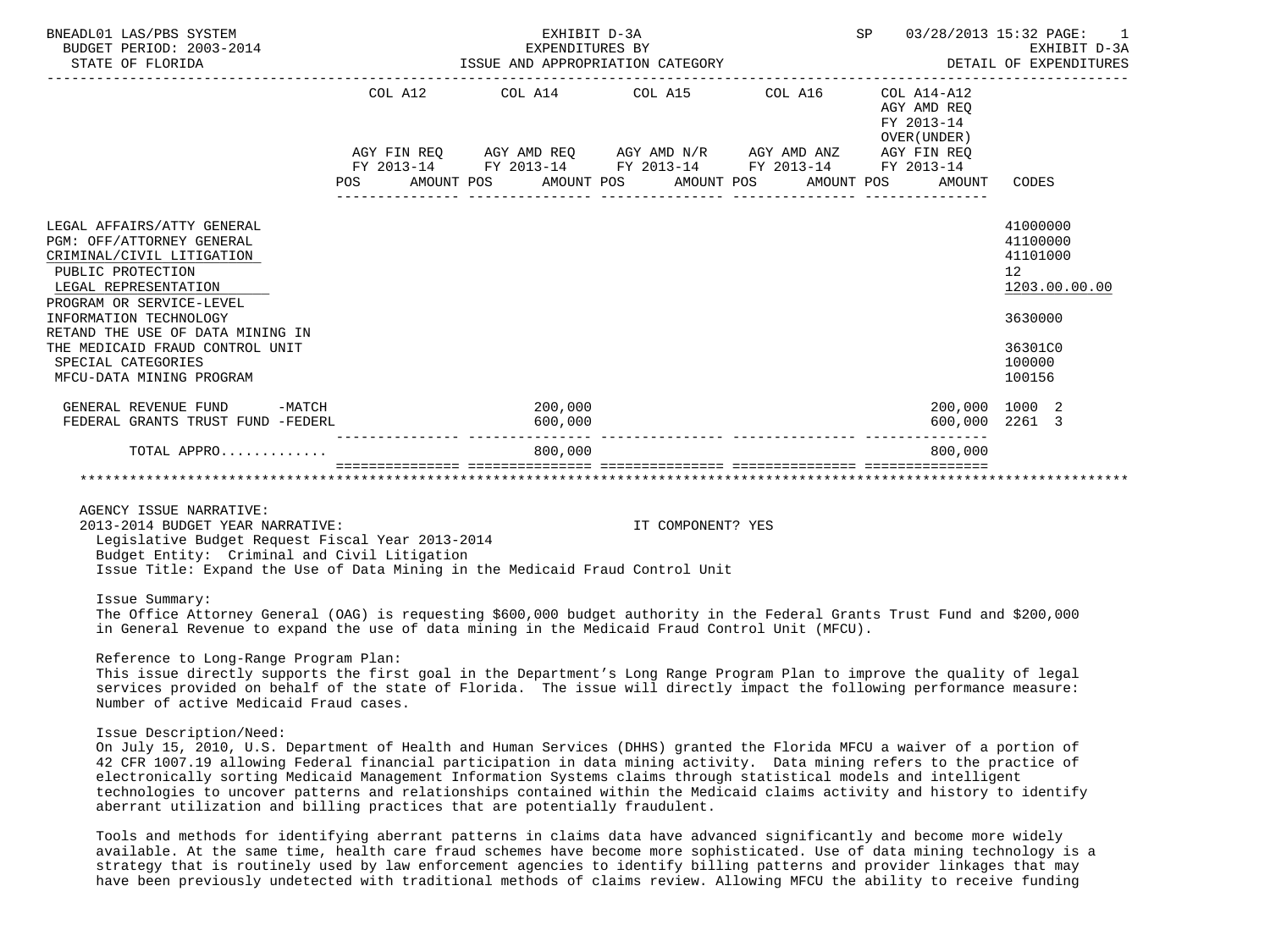| BNEADL01 LAS/PBS SYSTEM<br>BUDGET PERIOD: 2003-2014<br>STATE OF FLORIDA                                                                                       | ISSUE AND APPROPRIATION CATEGORY | EXHIBIT D-3A<br>EXPENDITURES BY | <b>SP</b>                                                   | 03/28/2013 15:32 PAGE: 2<br>EXHIBIT D-3A<br>DETAIL OF EXPENDITURES |                                                                                       |                                                                      |
|---------------------------------------------------------------------------------------------------------------------------------------------------------------|----------------------------------|---------------------------------|-------------------------------------------------------------|--------------------------------------------------------------------|---------------------------------------------------------------------------------------|----------------------------------------------------------------------|
|                                                                                                                                                               | COL A12                          |                                 | COL A14 COL A15 COL A16                                     | --------------------------------                                   | COL A14-A12<br>AGY AMD REO<br>FY 2013-14<br>OVER (UNDER)                              |                                                                      |
|                                                                                                                                                               | AGY FIN REO<br>FY 2013-14<br>POS |                                 | AGY AMD REO AGY AMD N/R<br>FY 2013-14 FY 2013-14 FY 2013-14 | AGY AMD ANZ                                                        | AGY FIN REQ<br>FY 2013-14<br>AMOUNT POS AMOUNT POS AMOUNT POS AMOUNT POS AMOUNT CODES |                                                                      |
| LEGAL AFFAIRS/ATTY GENERAL<br>PGM: OFF/ATTORNEY GENERAL<br>CRIMINAL/CIVIL LITIGATION<br>PUBLIC PROTECTION<br>LEGAL REPRESENTATION<br>PROGRAM OR SERVICE-LEVEL |                                  |                                 |                                                             |                                                                    |                                                                                       | 41000000<br>41100000<br>41101000<br>12 <sup>°</sup><br>1203.00.00.00 |
| INFORMATION TECHNOLOGY<br>RETAND THE USE OF DATA MINING IN<br>THE MEDICAID FRAUD CONTROL UNIT                                                                 |                                  |                                 |                                                             |                                                                    |                                                                                       | 3630000<br>36301C0                                                   |

 for use of sophisticated data mining technology would allow MFCU to marshal its resources more effectively and take full advantage of their expertise in detecting and investigating Medicaid fraud.

 This Enhanced Data Mining Initiative will improve MFCU's ability to counter new and existing fraud schemes by more effectively identifying early fraud indicators. In addition, data mining would equip MFCU with more modern tools that have been shown at the Federal level to help increase the numbers of credible investigative leads, pursue recoveries, and detect emerging fraud and abuse schemes and trends. Additionally, it is anticipated that the return on investment from data mining activities by the MFCU will enhance its ability to effectively target and deploy existing enforcement resources, which is expected to result in increased numbers of enforcement actions and recoveries. This will result in recoveries of both Federal and State Medicaid dollars.

 As required by the DHHS waiver for Data Mining, MFCU will coordinate all data mining activities with the Agency for Health Care Administration (ACHA) and amend the Memorandum of Understanding between the OAG-MFCU and AHCA if necessary. Additionally, MFCU will request Federal Financial Participation in the grant application for Federal Fiscal Year starting October 1, 2013.

 The OAG currently has federal authorization for a data mining budget of \$120,096. This provides funding for two analysts at 25 percent per FTE, one analyst at 15 percent per FTE and one senior investigator at 25 percent per FTE.

| Salaries               | \$37,048 |
|------------------------|----------|
| Fringe Benefits        | 17,913   |
| Computer Drive Storage | 10,000   |
| Software Maintenance   | 300      |
| Telephone Line Charges |          |
| Increased Band Width   | 46,800   |
| Indirect Cost          | 8,035    |
|                        |          |

Total Budget \$120,096

 The OAG is currently reviewing proposals from 30 companies regarding a Request for Information (RFI) issued on 01/31/2013. This Request for Information was to collect information, options and solutions associated with technologies and related services that can be used to prevent or detect fraud, waste and abuse in Medicaid programs more cost-efficiently. The MFCU is seeking technology and related service solutions that can: improve administrative efficiency; detect fraud, waste and abuse; increase recoveries; and generate overall cost-savings to the State of Florida. The next step will be to develop an Invitation to Negotiate (ITN) seeking more specific proposals from vendors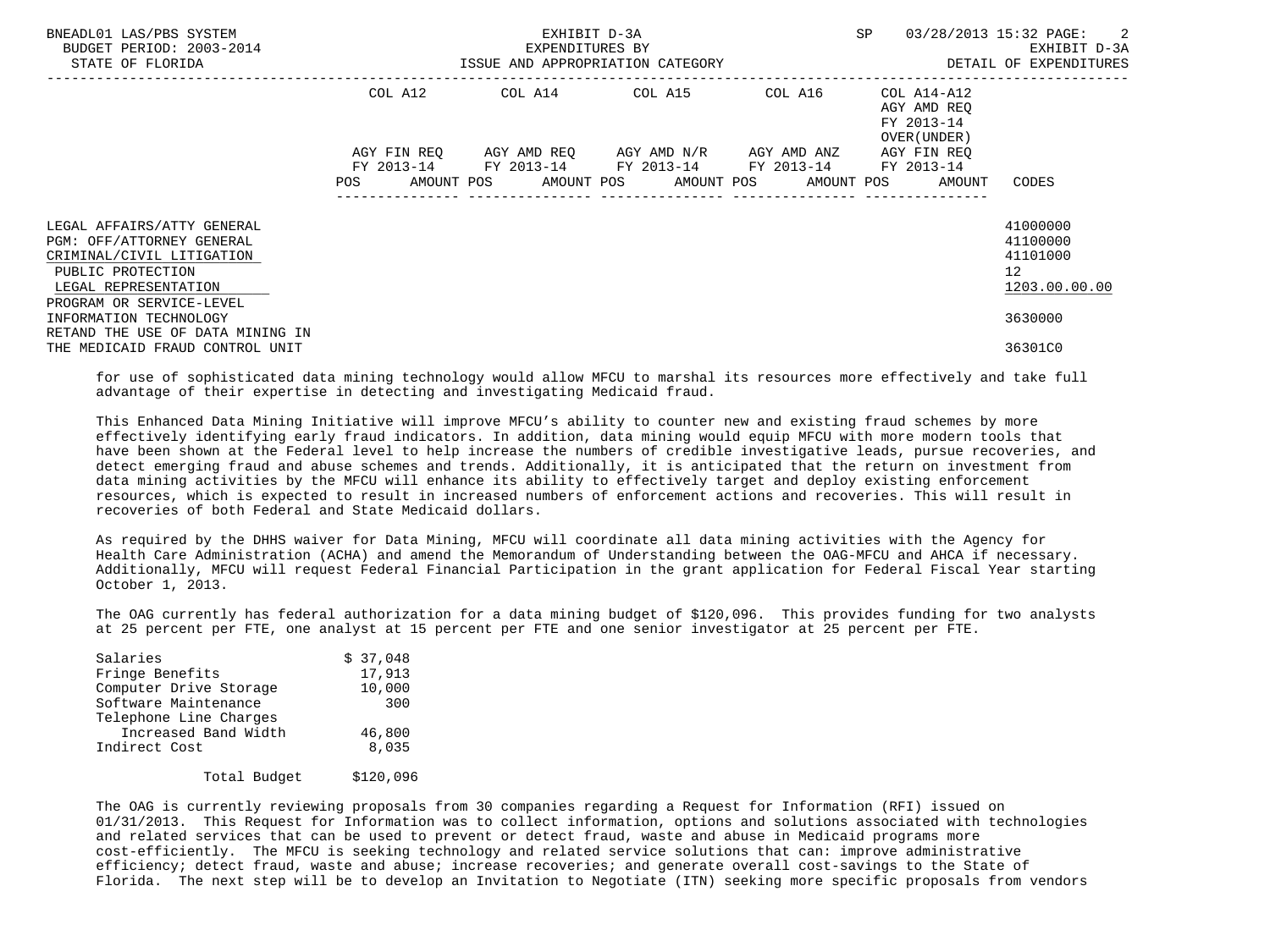| BNEADL01 LAS/PBS SYSTEM<br>BUDGET PERIOD: 2003-2014<br>STATE OF FLORIDA                                                                                                                                                                                                                                                                                                                                                                                                                                                                                                                                                                                      | EXHIBIT D-3A       |                                                                                                                                                                      | SP<br>03/28/2013 15:32 PAGE:                                                                        | 3                                                       |
|--------------------------------------------------------------------------------------------------------------------------------------------------------------------------------------------------------------------------------------------------------------------------------------------------------------------------------------------------------------------------------------------------------------------------------------------------------------------------------------------------------------------------------------------------------------------------------------------------------------------------------------------------------------|--------------------|----------------------------------------------------------------------------------------------------------------------------------------------------------------------|-----------------------------------------------------------------------------------------------------|---------------------------------------------------------|
|                                                                                                                                                                                                                                                                                                                                                                                                                                                                                                                                                                                                                                                              |                    | COL A12 COL A14 COL A15 COL A16 COL A14-A12<br>AGY FIN REQ AGY AMD REQ AGY AMD N/R AGY AMD ANZ AGY FIN REQ<br>FY 2013-14 FY 2013-14 FY 2013-14 FY 2013-14 FY 2013-14 | AGY AMD REO<br>FY 2013-14<br>OVER (UNDER)<br>POS AMOUNT POS AMOUNT POS AMOUNT POS AMOUNT POS AMOUNT | CODES                                                   |
| LEGAL AFFAIRS/ATTY GENERAL<br>PGM: OFF/ATTORNEY GENERAL<br>CRIMINAL/CIVIL LITIGATION<br>PUBLIC PROTECTION<br>LEGAL REPRESENTATION<br>PROGRAM OR SERVICE-LEVEL                                                                                                                                                                                                                                                                                                                                                                                                                                                                                                |                    |                                                                                                                                                                      |                                                                                                     | 41000000<br>41100000<br>41101000<br>12<br>1203.00.00.00 |
| INFORMATION TECHNOLOGY<br>RETAND THE USE OF DATA MINING IN<br>THE MEDICAID FRAUD CONTROL UNIT                                                                                                                                                                                                                                                                                                                                                                                                                                                                                                                                                                |                    |                                                                                                                                                                      |                                                                                                     | 3630000<br>36301C0                                      |
| as a result of the RFI.<br>Special Category- Medicaid Fraud Control Unit - Data Mining Program budget of \$800,000 is requested for a vendor with<br>experience providing analysis using algorithms and investigative reasoning to identify and detect patterns and trends of<br>fraud. Funding will be 25% General Revenue - \$200,000 and 75% Federal Grant Trust Fund - \$600,000.<br>The funds may be placed in reserve contingent upon receiving authorization from the DHHS for Federal Financial<br>Participation in the expanded program. The authorization is expected to begin from the grant for Federal Fiscal Year<br>starting October 1, 2013. |                    |                                                                                                                                                                      |                                                                                                     |                                                         |
| TOTAL: LEGAL REPRESENTATION                                                                                                                                                                                                                                                                                                                                                                                                                                                                                                                                                                                                                                  |                    |                                                                                                                                                                      |                                                                                                     | 1203.00.00.00                                           |
| BY FUND TYPE<br>GENERAL REVENUE FUND<br>TRUST FUNDS                                                                                                                                                                                                                                                                                                                                                                                                                                                                                                                                                                                                          | 200,000<br>600,000 |                                                                                                                                                                      | 200,000 1000<br>600,000                                                                             | 2000                                                    |
| TOTAL PROG COMP                                                                                                                                                                                                                                                                                                                                                                                                                                                                                                                                                                                                                                              | 800,000            |                                                                                                                                                                      | 800,000                                                                                             |                                                         |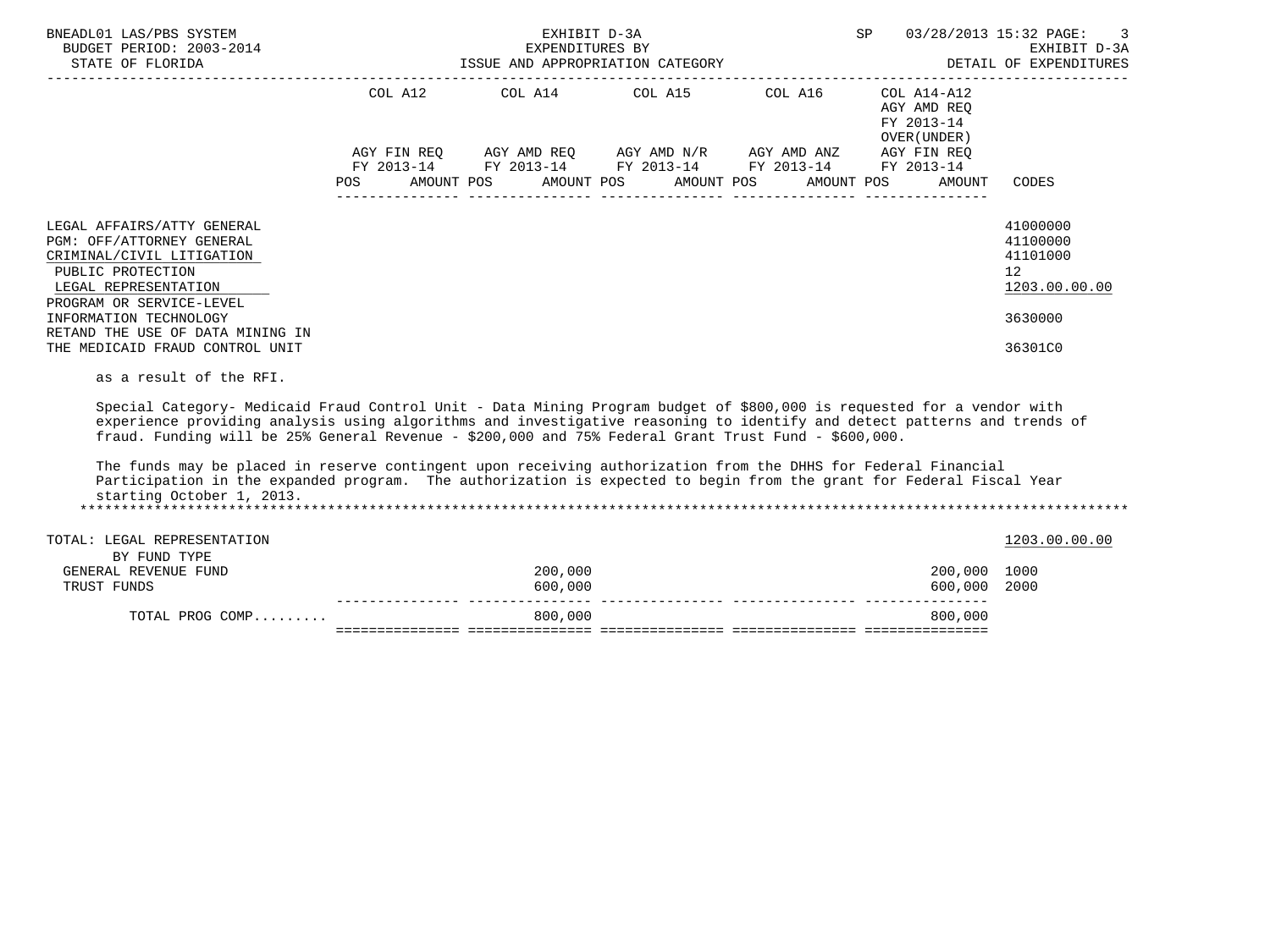| * NEADLP01<br>* BUDGET PERIOD: 2003-2014                                                                                                                                                                                                                                                                                                                                                                                                                                   |                                           | STATISTICAL INFORMATION<br>EXHIBIT A, D AND D-3A LIST REQUEST | $03/28/2013$ 15:32 *<br>SP<br>SJN 41 |
|----------------------------------------------------------------------------------------------------------------------------------------------------------------------------------------------------------------------------------------------------------------------------------------------------------------------------------------------------------------------------------------------------------------------------------------------------------------------------|-------------------------------------------|---------------------------------------------------------------|--------------------------------------|
|                                                                                                                                                                                                                                                                                                                                                                                                                                                                            |                                           |                                                               | PAGE:                                |
|                                                                                                                                                                                                                                                                                                                                                                                                                                                                            |                                           |                                                               |                                      |
|                                                                                                                                                                                                                                                                                                                                                                                                                                                                            |                                           |                                                               |                                      |
| SAVE INITIALS:                                                                                                                                                                                                                                                                                                                                                                                                                                                             |                                           |                                                               |                                      |
| ** DATA SELECTIONS **                                                                                                                                                                                                                                                                                                                                                                                                                                                      |                                           |                                                               |                                      |
|                                                                                                                                                                                                                                                                                                                                                                                                                                                                            |                                           |                                                               |                                      |
| REPORT OPTION 1 - Exhibit A, D and D-3A                                                                                                                                                                                                                                                                                                                                                                                                                                    |                                           |                                                               |                                      |
| COLUMN: A12<br>A14                                                                                                                                                                                                                                                                                                                                                                                                                                                         | A15 A16                                   | $\overline{\text{A14-A12}}$ CODES                             |                                      |
| CALCULATE DIFFERENCE ONLY $(Y/N): N$ THAT EXCEED:                                                                                                                                                                                                                                                                                                                                                                                                                          |                                           |                                                               |                                      |
| INCLUDE (Y/N) FTE: Y                                                                                                                                                                                                                                                                                                                                                                                                                                                       | SALARY RATE: Y POSITION DATA: Y           |                                                               |                                      |
| REPORT TOTAL:                                                                                                                                                                                                                                                                                                                                                                                                                                                              |                                           |                                                               |                                      |
| REPORT: NO TOTAL                                                                                                                                                                                                                                                                                                                                                                                                                                                           |                                           |                                                               |                                      |
|                                                                                                                                                                                                                                                                                                                                                                                                                                                                            |                                           |                                                               |                                      |
| BUDGET ENTITY OR GROUP/ACCUMULATION LEVEL (0=MERGE, 1=LEVEL 1, 2=LEVEL 2, 3=LEVEL 3, 4=LOWEST LEVEL)                                                                                                                                                                                                                                                                                                                                                                       |                                           |                                                               |                                      |
| $1-7:$ $4$                                                                                                                                                                                                                                                                                                                                                                                                                                                                 |                                           |                                                               |                                      |
|                                                                                                                                                                                                                                                                                                                                                                                                                                                                            |                                           |                                                               |                                      |
| $\frac{1}{2} \left( \frac{1}{2} \right) \left( \frac{1}{2} \right) \left( \frac{1}{2} \right) \left( \frac{1}{2} \right) \left( \frac{1}{2} \right) \left( \frac{1}{2} \right) \left( \frac{1}{2} \right) \left( \frac{1}{2} \right) \left( \frac{1}{2} \right) \left( \frac{1}{2} \right) \left( \frac{1}{2} \right) \left( \frac{1}{2} \right) \left( \frac{1}{2} \right) \left( \frac{1}{2} \right) \left( \frac{1}{2} \right) \left( \frac{1}{2} \right) \left( \frac$ |                                           |                                                               |                                      |
| EXCLUDE:                                                                                                                                                                                                                                                                                                                                                                                                                                                                   | <u> Albanya (Albanya Albanya)</u>         |                                                               |                                      |
|                                                                                                                                                                                                                                                                                                                                                                                                                                                                            |                                           |                                                               |                                      |
| BUDGET ENTITY TOTALS:                                                                                                                                                                                                                                                                                                                                                                                                                                                      |                                           |                                                               |                                      |
|                                                                                                                                                                                                                                                                                                                                                                                                                                                                            |                                           |                                                               |                                      |
| LEVEL 1: NO TOTAL                                                                                                                                                                                                                                                                                                                                                                                                                                                          |                                           |                                                               |                                      |
| LEVEL 2: NO TOTAL                                                                                                                                                                                                                                                                                                                                                                                                                                                          |                                           |                                                               |                                      |
| LEVEL 3: NO TOTAL                                                                                                                                                                                                                                                                                                                                                                                                                                                          |                                           |                                                               |                                      |
| LOWEST LEVEL: BY FUND TYPE                                                                                                                                                                                                                                                                                                                                                                                                                                                 |                                           |                                                               |                                      |
| PROGRAM COMPONENT/ACCUMULATION LEVEL (1, 2, 3, 4 OR 5 FOR 2, 4, 6, 8 OR 10 DIGITS, 0=MERGED):                                                                                                                                                                                                                                                                                                                                                                              |                                           |                                                               |                                      |
| PROGRAM COMPONENT: 5                                                                                                                                                                                                                                                                                                                                                                                                                                                       |                                           |                                                               |                                      |
| PROGRAM COMPONENT TOTAL:                                                                                                                                                                                                                                                                                                                                                                                                                                                   |                                           |                                                               |                                      |
| POLICY AREA: NO TOTAL                                                                                                                                                                                                                                                                                                                                                                                                                                                      |                                           |                                                               |                                      |
| PROGRAM COMPONENT: BY FUND TYPE                                                                                                                                                                                                                                                                                                                                                                                                                                            |                                           |                                                               |                                      |
|                                                                                                                                                                                                                                                                                                                                                                                                                                                                            |                                           |                                                               |                                      |
| ISSUE CODE OR GROUP/ACCUMULATION LEVEL (1, 2 OR 3 FOR 1, 3 OR 7 CHARACTERS, 0=MERGED):                                                                                                                                                                                                                                                                                                                                                                                     |                                           |                                                               |                                      |
| ISSUE CODE OR GROUP: 36301C0 3                                                                                                                                                                                                                                                                                                                                                                                                                                             | <u> 1999 - Jan Barnett, mars et al. (</u> |                                                               |                                      |
| ISSUE TOTAL:<br>SUMMARY: NO TOTAL                                                                                                                                                                                                                                                                                                                                                                                                                                          |                                           |                                                               |                                      |
| DETAIL: LINE TOTAL                                                                                                                                                                                                                                                                                                                                                                                                                                                         |                                           |                                                               |                                      |
|                                                                                                                                                                                                                                                                                                                                                                                                                                                                            |                                           |                                                               |                                      |
| APPROPRIATION CATEGORY OR GROUP/ACCUMULATION LEVEL (1=MAJOR, 2=MINOR, 0=MERGED):                                                                                                                                                                                                                                                                                                                                                                                           |                                           |                                                               |                                      |
| $\overline{\phantom{0}}^2$                                                                                                                                                                                                                                                                                                                                                                                                                                                 |                                           |                                                               |                                      |
| INCLUDE FCO (Y/N): Y APPROPRIATION CATEGORY TITLE (S=SHORT, L=LONG): S                                                                                                                                                                                                                                                                                                                                                                                                     |                                           |                                                               |                                      |
| APPROPRIATION CATEGORY TOTAL:                                                                                                                                                                                                                                                                                                                                                                                                                                              |                                           |                                                               |                                      |
| MAJOR: NO TOTAL                                                                                                                                                                                                                                                                                                                                                                                                                                                            |                                           |                                                               |                                      |
|                                                                                                                                                                                                                                                                                                                                                                                                                                                                            | MINOR: BY DETAIL FUND                     |                                                               |                                      |
|                                                                                                                                                                                                                                                                                                                                                                                                                                                                            |                                           |                                                               |                                      |
| ITEMIZATION OF EXPENDITURE:                                                                                                                                                                                                                                                                                                                                                                                                                                                |                                           |                                                               |                                      |
| ACCUMULATION LEVEL (1=OPE/FCO, 2=IOE, $0 = MERGE$ ): 0                                                                                                                                                                                                                                                                                                                                                                                                                     |                                           |                                                               |                                      |
| ITEMIZATION OF EXPENDITURE TOTAL:<br>ITEMIZATION OF EXPENDITURE: NO TOTAL                                                                                                                                                                                                                                                                                                                                                                                                  |                                           |                                                               |                                      |
|                                                                                                                                                                                                                                                                                                                                                                                                                                                                            |                                           |                                                               |                                      |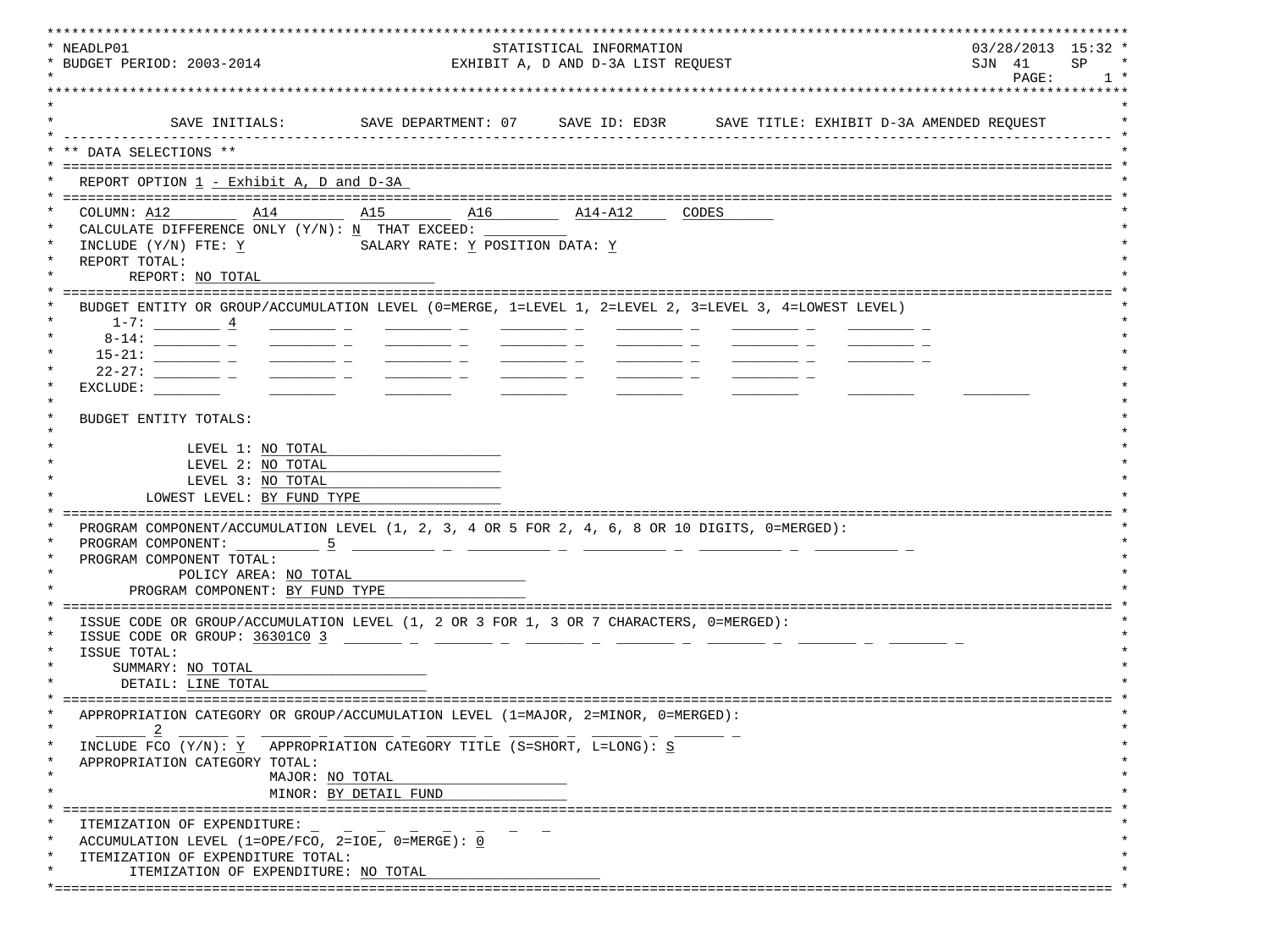| * NEADLP01                              |                                                               |                                                             | STATISTICAL INFORMATION            | $03/28/2013$ 15:32 * |       |
|-----------------------------------------|---------------------------------------------------------------|-------------------------------------------------------------|------------------------------------|----------------------|-------|
| * BUDGET PERIOD: 2003-2014              |                                                               |                                                             | EXHIBIT A, D AND D-3A LIST REQUEST | SJN 41               | SP    |
|                                         |                                                               |                                                             |                                    | PAGE:                | $2 *$ |
|                                         |                                                               |                                                             |                                    |                      |       |
|                                         | FUND GROUPS SET: OR FUND:                                     |                                                             |                                    |                      |       |
|                                         |                                                               |                                                             |                                    |                      |       |
| FUNDING SOURCE IDENTIFIER:              |                                                               |                                                             |                                    |                      |       |
| REPORT BY FSI (Y/N): Y                  |                                                               |                                                             |                                    |                      |       |
|                                         |                                                               |                                                             |                                    |                      |       |
| DEPARTMENT NARRATIVE SET:               |                                                               |                                                             |                                    |                      |       |
| BUDGET ENTITY NARRATIVE SET:            |                                                               |                                                             |                                    |                      |       |
| ISSUE/ACTIVITY NARRATIVE SET: A1        |                                                               |                                                             |                                    |                      |       |
| $\star$                                 |                                                               |                                                             |                                    |                      |       |
|                                         |                                                               |                                                             |                                    |                      |       |
|                                         | INCLUDE PROGRAM COMPONENT NARRATIVE (Y/N): N                  |                                                             |                                    |                      |       |
|                                         |                                                               |                                                             |                                    |                      |       |
| ** FORMATTING **                        |                                                               |                                                             |                                    |                      |       |
|                                         |                                                               |                                                             |                                    |                      |       |
|                                         | REPORT HEADING: CONTRACTED MANUSCRIPT D-3A                    |                                                             |                                    |                      |       |
|                                         | EXPENDITURES BY                                               |                                                             |                                    |                      |       |
|                                         |                                                               |                                                             |                                    |                      |       |
|                                         | ISSUE AND APPROPRIATION CATEGORY                              |                                                             |                                    |                      |       |
|                                         |                                                               |                                                             |                                    |                      |       |
| PAGE BREAKS: LOWEST LEVEL PRC           |                                                               |                                                             |                                    |                      |       |
|                                         |                                                               |                                                             |                                    |                      |       |
|                                         | (LEVEL 1, LEVEL 2, LEVEL 3, LOWEST LEVEL,                     |                                                             |                                    |                      |       |
| IOE, GRP, PRC, SIS, ISC)                |                                                               |                                                             |                                    |                      |       |
|                                         |                                                               |                                                             |                                    |                      |       |
|                                         |                                                               |                                                             |                                    |                      |       |
|                                         |                                                               | COLUMN CODES $(Y/N): Y$ FORMAT (L=LANDSCAPE, P=PORTRAIT): L |                                    |                      |       |
|                                         | SORT OPTIONS: DEPARTMENT/BUDGET ENTITY (C=CODE, T=TITLE): $C$ |                                                             |                                    |                      |       |
|                                         |                                                               | PROGRAM COMPONENT (C=CODE, T=TITLE): C                      |                                    |                      |       |
|                                         |                                                               |                                                             |                                    |                      |       |
| TOTAL RECORDS READ FROM SORT:           | 2                                                             |                                                             |                                    |                      |       |
| TOTAL RECORDS READ FROM CARD:           | 44                                                            |                                                             |                                    |                      |       |
| TOTAL RECORDS READ FROM PAF:            |                                                               |                                                             |                                    |                      |       |
| TOTAL RECORDS READ FROM OAF:            |                                                               |                                                             |                                    |                      |       |
| TOTAL RECORDS READ FROM IEF:            |                                                               |                                                             |                                    |                      |       |
| $\star$                                 |                                                               |                                                             |                                    |                      |       |
| TOTAL RECORDS READ FROM BGF:<br>$\ast$  |                                                               |                                                             |                                    |                      |       |
| TOTAL RECORDS READ FROM BEF:            |                                                               |                                                             |                                    |                      |       |
| TOTAL RECORDS READ FROM PCF:            |                                                               |                                                             |                                    |                      |       |
| TOTAL RECORDS READ FROM ICF:            |                                                               |                                                             |                                    |                      |       |
| TOTAL RECORDS READ FROM INF:            | 68                                                            |                                                             |                                    |                      |       |
| $\star$<br>TOTAL RECORDS READ FROM ACF: |                                                               |                                                             |                                    |                      |       |
| $\star$<br>TOTAL RECORDS READ FROM FCF: | 3                                                             |                                                             |                                    |                      |       |
| TOTAL RECORDS READ FROM FSF:            | 10                                                            |                                                             |                                    |                      |       |
| TOTAL RECORDS READ FROM PCN:            |                                                               |                                                             |                                    |                      |       |
| TOTAL RECORDS READ FROM BEN:            |                                                               |                                                             |                                    |                      |       |
| TOTAL RECORDS READ FROM DPC:            |                                                               |                                                             |                                    |                      |       |
| TOTAL RECORDS IN ERROR:                 |                                                               |                                                             |                                    |                      |       |